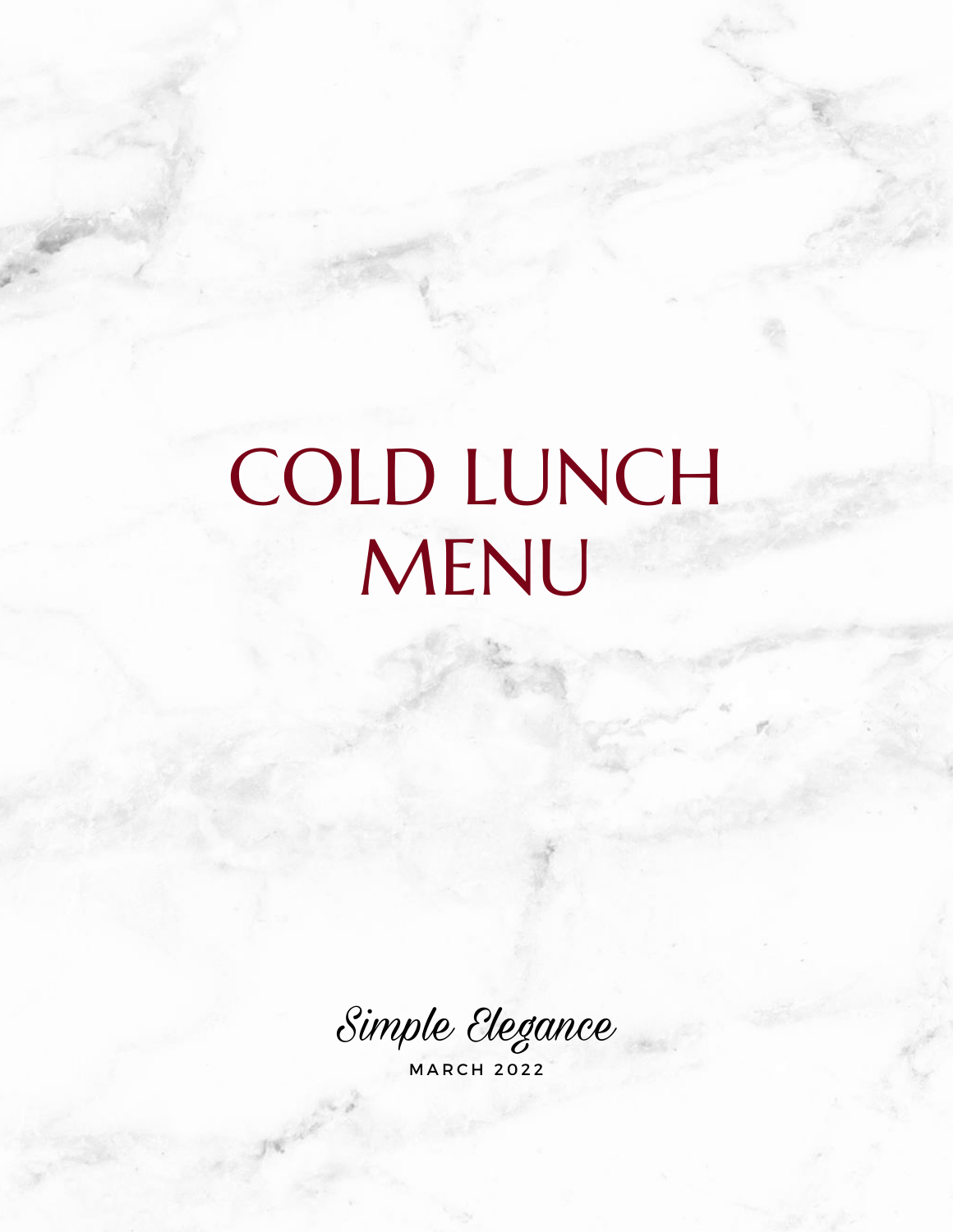Simple Elegance

2

Minimum 10 guests per platter. Where selections apply, minimum 5 per sandwich choice. Gluten Free Bread available upon request, add 1.50 per person. Sandwiches can also be ordered as boxed lunches, see below!

### Build *Hour Own Sandwich Platter*

A Variety of Turkey, Ham, Roast Beef, and Salami Cheddar & Swiss Cheeses Tomato, Lettuce, Mayo, Mustard & Pepperocini Served w/ Assorted Breads & Rolls Bacon - add 2 Avocado - add 2 12

Assorted Basic Sandwich Platter

Choose from: House Smoked Turkey, Ham, Roast Beef, Salami, Tuna Salad, Chicken Salad, or Veggie. Served on Assorted Breads & Rolls w/ Lettuce, Tomato, Mayo, and Mustard. We'll mix in some cheese if you'd like for no extra charge. Please specify sandwich types and quantities. (minimum 5 per selection)

10

## Assorted Wraps Platter

A tasty, easy to eat alternative to the traditional sandwich. Choose from: Southwestern BBQ Chicken, Bacon, and Cheddar Roast Beef & Cheddar w/ Horseradish Cream Assorted Garden Vegetable Italiano Ham & Swiss w/ Tomato & Shredded Lettuce Grilled Chicken Caesar Turkey, Cream Cheese, Lettuce, and Cranberry Sauce Chicken Salad w/ Toasted Almonds & Shaved Apple (minimum 5 per selection)

11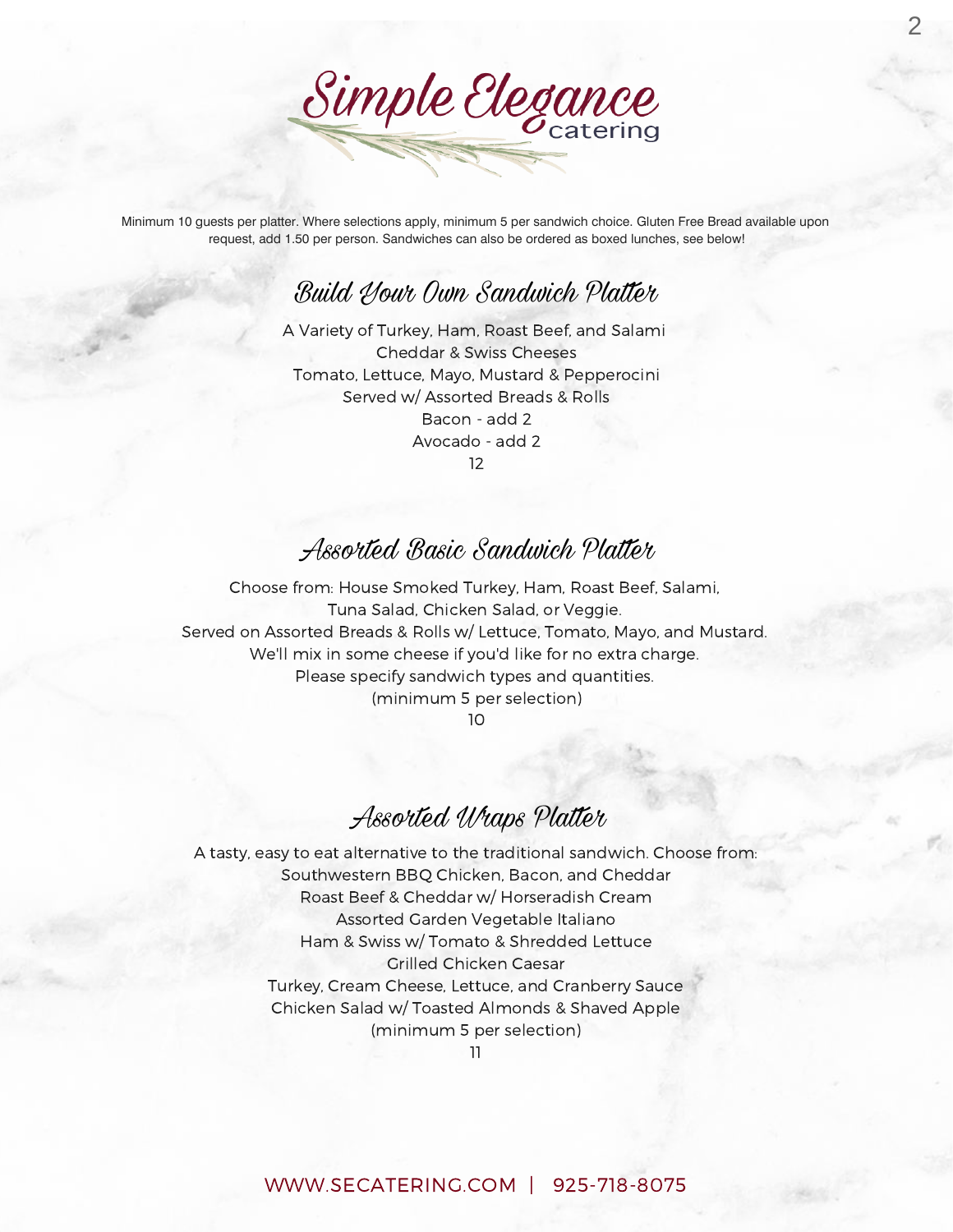

## Assorted Specialty Sandwich Platter

\$11 per person (minimum 5 sandwiches per selection)

#### **THE CLUB HOUSE**

Turkey, bacon, lettuce, tomato, mayo & jack cheese on a french roll. Add avocado for 2

#### **CHICKEN CLUB**

Grilled chicken breast w/ smoked bacon, jack cheese, tomato, lettuce & mayo on a french roll

#### **CHIPOTLE CHICKEN SANDWICH**

Grilled chicken breast, chipotle aoili, lettuce, tomato, bacon, red onion, & cheddar cheese on a french roll

#### **HOLIDAY TURKEY**

Smoked turkey, tangy cranberry sauce, mayonnaise & lettuce on a french roll

#### **TRADITIONAL ROAST BEEF**

House smoked roast beef w/ tomato, lettuce, dijon aioli, creamed horseradish & cheddar cheese on a sourdough roll

#### **GRILLED VEGETABLE SANDWICH**

Grilled eggplant, zucchini, yellow squash, red bell pepper, provolone cheese & field greens w/ pesto mayo on a french roll

#### **THE B.L.T**

A traditional american favorite that needs no explanation. Served w/ mayo on a french roll

#### **HAM AND CHEESE**

Ham, swiss cheese, dijon aioli, shaved red onions, mayo, tomato & lettuce on a french roll

#### **TURKEY AND AVOCADO**

Turkey & avocado w/ mayo, tomato & lettuce on a french roll

#### **CHICKEN SALAD SANDWICH**

House made chicken salad w/ apple, almonds & lettuce on a french roll

#### [WWW.SECATERING.COM](http://www.secatering.com/) | 925-718-8075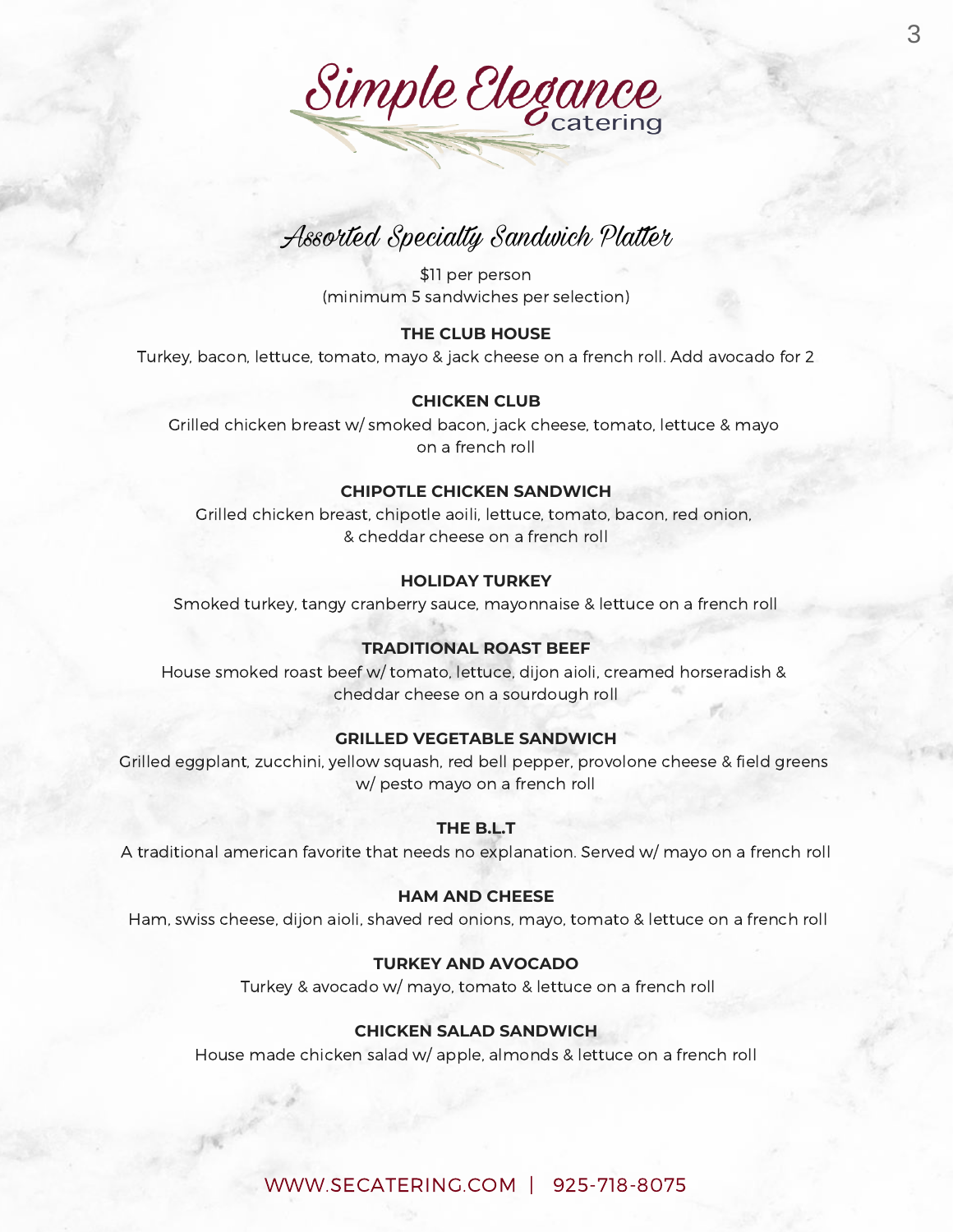Simple Elegance

## Side Salads

| <b>FRESH GARDEN SALAD</b>                                                  | 2.75 |
|----------------------------------------------------------------------------|------|
| Mixed greens, tomato, cucumber and croutons w/ champagne dressing          |      |
| <b>SIGNATURE HOUSE SALAD</b>                                               | 3.25 |
| Mixed greens, w/ blue cheese, candied walnuts, cranberries, &              |      |
| champagne vinaigrette                                                      |      |
| <b>CAESAR SALAD</b>                                                        | 2.75 |
| Romaine lettuce w/ fresh grated parmesan and creamy caesar                 |      |
| <b>CITRUS SALAD</b>                                                        | 3.25 |
| Mixed greens w/ mandarin oranges, shaved red onion, toasted almonds        |      |
| and a cider vinaigrette                                                    |      |
| <b>ASIAN SALAD</b>                                                         | 3.25 |
| Field greens w/ crispy wonton strips and sesame dressing                   |      |
| <b>TACO SALAD</b>                                                          | 3.25 |
| Lettuce, tomato, black olives, avocado, cheese, crumbled tortilla chips w/ |      |
| a southwestern ranch dressing                                              |      |
| <b>SPINACH SALAD</b>                                                       | 3.50 |
| Spinach w/ bacon bits, hard boiled egg, shaved red onion, dried            |      |
| cranberries & a champagne vinaigrette                                      |      |

# Salad Add Ons

| Chicken                   | 2.75 |
|---------------------------|------|
| Taco Seasoned Ground Beef | 2.75 |

# Other Sides

| Potato Salad, Macaroni Salad or Cole Slaw | 2.25               |
|-------------------------------------------|--------------------|
| Greek Pasta Salad                         | 3.25               |
| Fresh Cut Fruit Salad                     | 3.25               |
| Fresh Whole Fruit (apples, bananas etc.)  | 2.25               |
| <b>Assorted Bagged Chips</b>              | 2.25               |
| Homemade Potato Chips                     | 2.25               |
| Homemade Tortilla Chips                   | 3.25               |
| Home Made Salsa 8oz / 12 oz / 32 oz       | 3.95 / 4.75 / 8.95 |
| <b>Assorted Cookies</b>                   | 1.50               |
| Lemon Bars and Brownies                   | 2.50               |
| Assorted Sodas and/or Water               | 1.95               |
|                                           |                    |